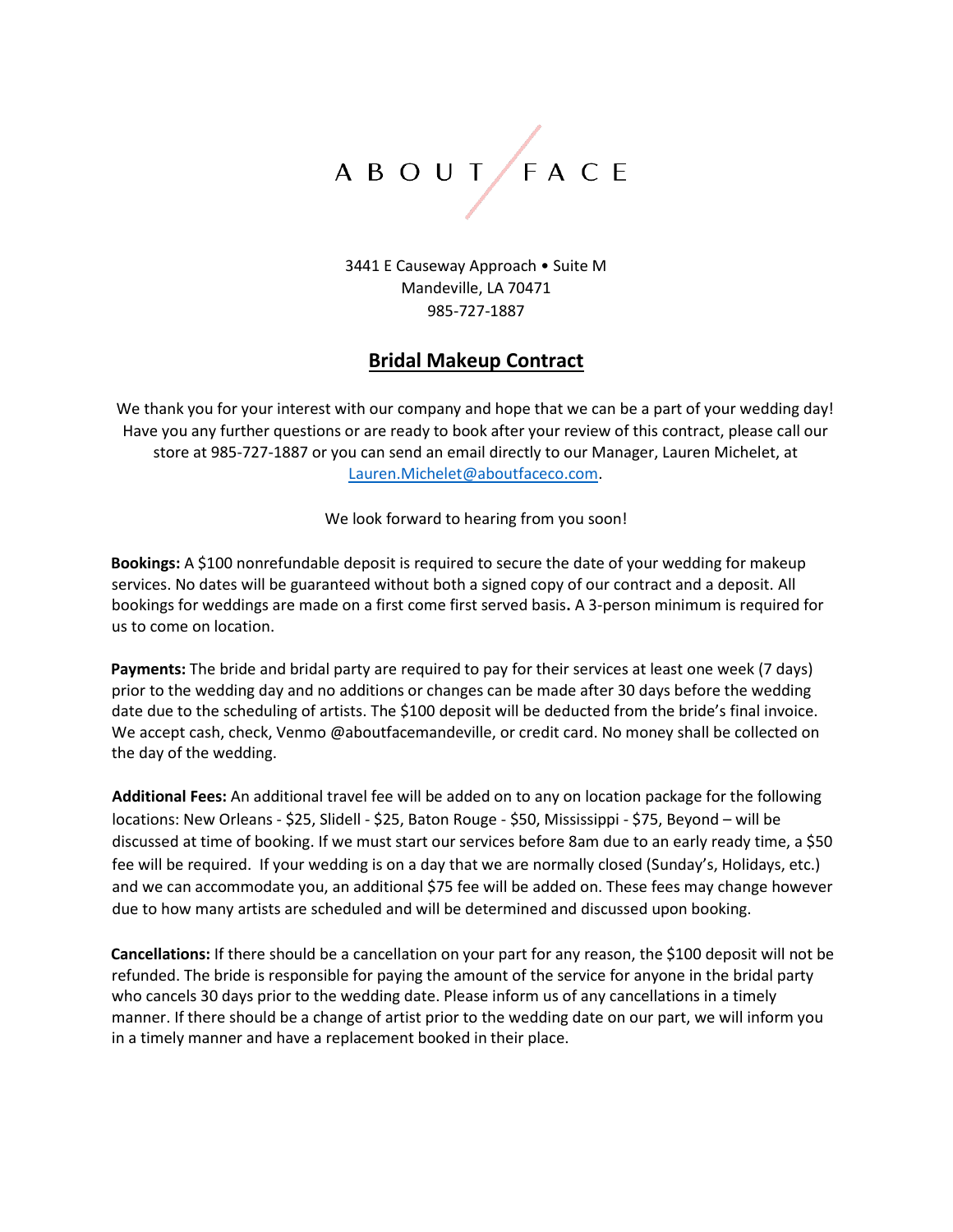# **Bridal Makeup Packages**

The packages below only cover the bride. Please select one of the following bridal packages:

| <b>Makeup on Day of Wedding Only</b><br>(On Location)<br>\$180                       |  |  |
|--------------------------------------------------------------------------------------|--|--|
| Includes:                                                                            |  |  |
| <b>Bridal Makeup Application</b>                                                     |  |  |
| <b>False Lashes</b>                                                                  |  |  |
| Gratuity                                                                             |  |  |
| <b>Travel Fee</b>                                                                    |  |  |
|                                                                                      |  |  |
| <b>Deluxe Makeup Package</b><br>(On Location)<br>\$300                               |  |  |
| Includes:                                                                            |  |  |
| One makeup trial prior to wedding day (all trials take<br>place in our store)        |  |  |
| Makeup application on the day of the wedding                                         |  |  |
| False lashes at both appointments                                                    |  |  |
| This package secures the same makeup artist for<br>both the trial and day of wedding |  |  |
| Gratuity                                                                             |  |  |
| <b>Travel Fee</b>                                                                    |  |  |
|                                                                                      |  |  |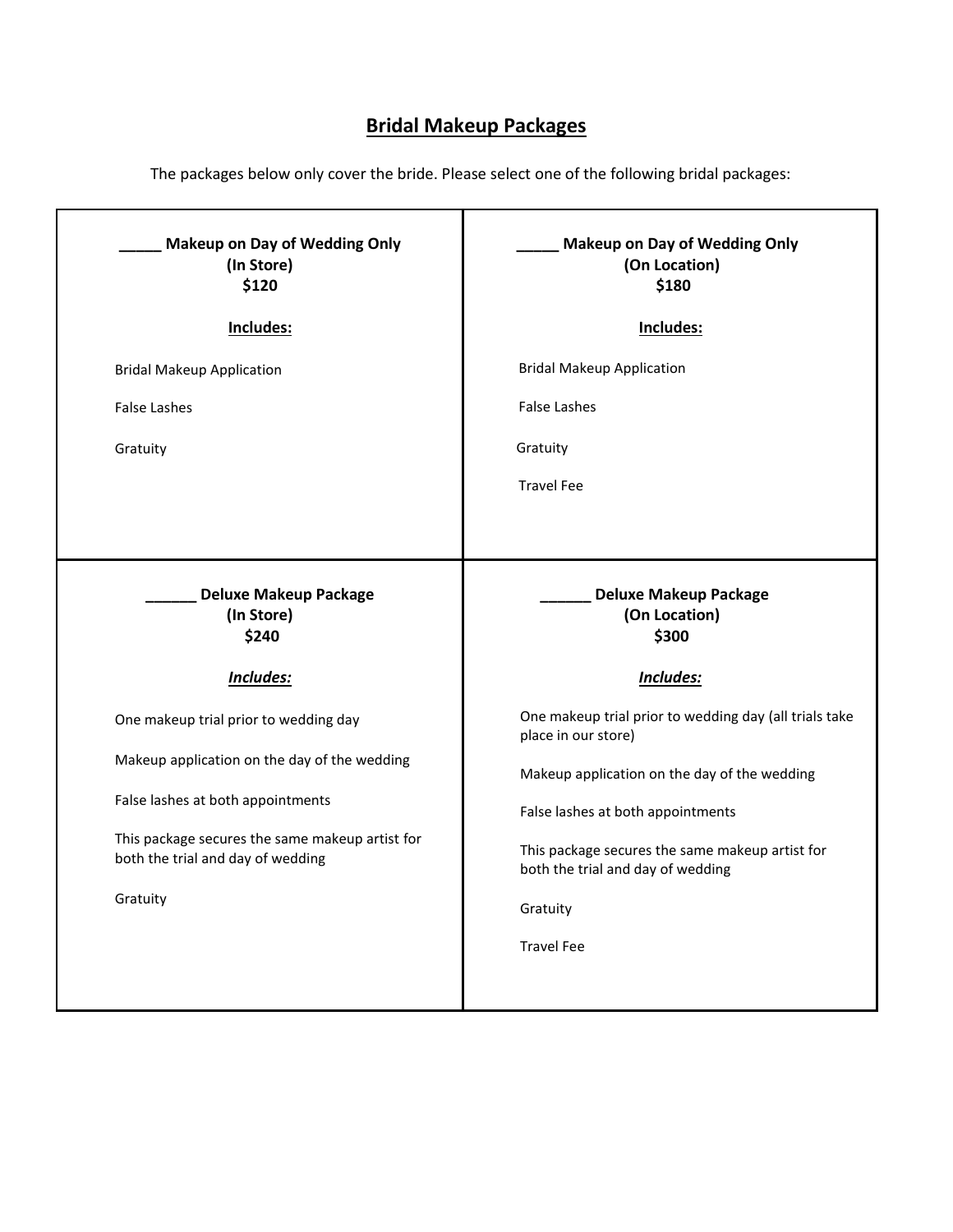# **Bridal Party Pricing**

Please specify quantity of the following:

#### Makeup:

#### \$95 Bridal Party

Includes makeup application and false lashes. Gratuity included.

# **S30 Flower Girl (7 years old and under)**

Includes light age-appropriate makeup.

# Please provide names of those receiving services:

| $1.) \ \ \$         |                                                  |  |  |
|---------------------|--------------------------------------------------|--|--|
| 2.) $\qquad \qquad$ |                                                  |  |  |
|                     |                                                  |  |  |
|                     | $\left( \begin{array}{c} 4. \end{array} \right)$ |  |  |
|                     |                                                  |  |  |
|                     |                                                  |  |  |
|                     |                                                  |  |  |
| 8.)                 |                                                  |  |  |
| 9.)                 |                                                  |  |  |
|                     |                                                  |  |  |
|                     |                                                  |  |  |
|                     |                                                  |  |  |
|                     |                                                  |  |  |